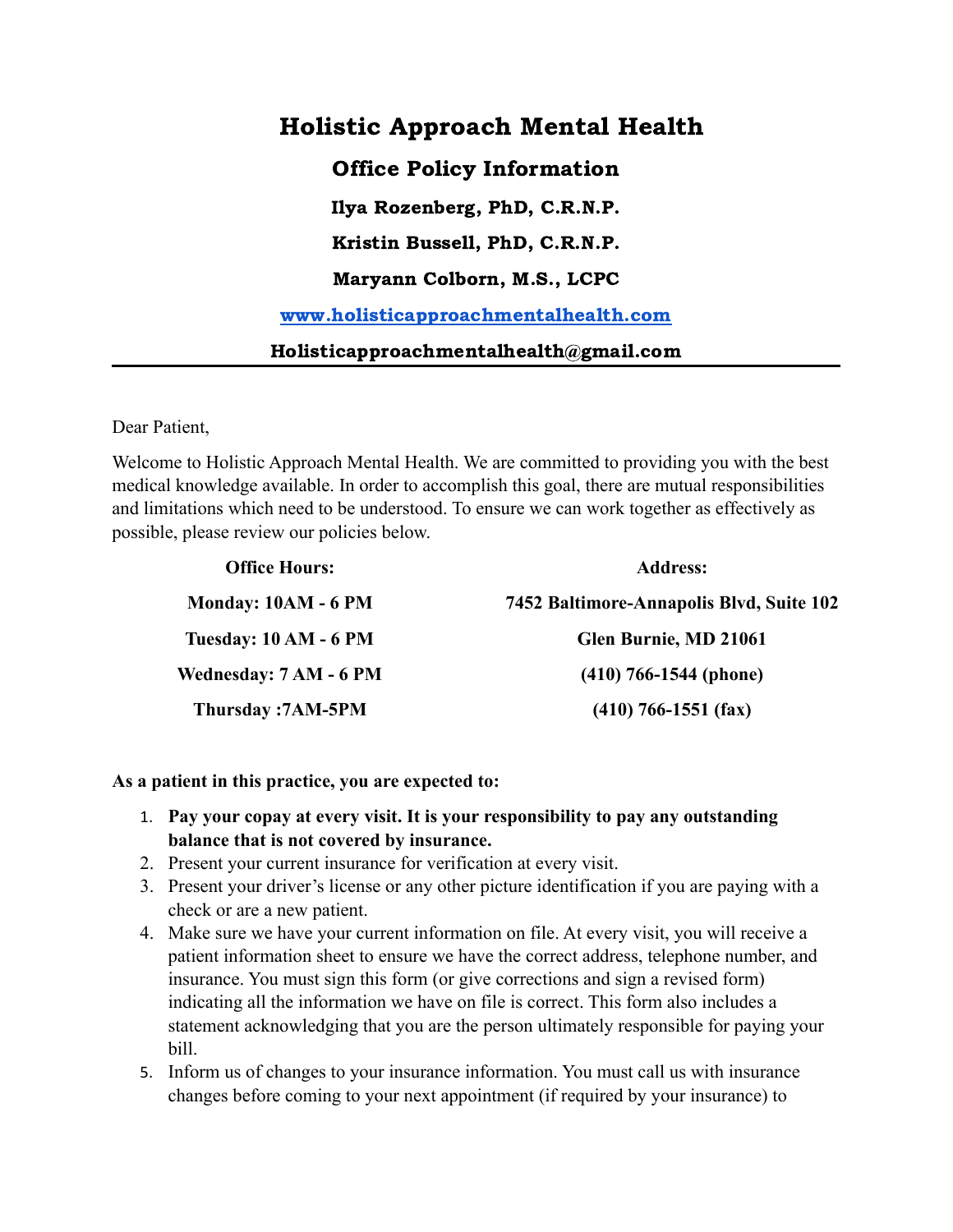update the information. If time permits, we will try to get the verification on the day of your appointment; however, if we are unable to, you will be required to pay for your visit in full (\$185 for initial visit, \$85 for a follow-up) or you may reschedule your appointment to allow time to complete the verification. Insurance verification cannot be completed before 9 AM or after 5 PM.

- 6. Notify us if you cannot keep your appointment. If you are unable to keep your scheduled appointment, you must notify the office as soon as possible, at least 24 hours in advance. If we are not notified at least 24 hours before the appointment, you will be subjected to a \$25 cancellation fee, which you must pay before you may schedule your next appointment. Repeat cancellations or "no shows" jeopardizes your ability to treat you effectively and may result in dismissal from the practice.
- 7. Request prescription refills before 5 PM Monday--Thursday. Refill requests received after 5PM on weekdays will be processed the next business day. **No refills are processed on holidays or weekends. It is your responsibility to make sure that you do not run out of medication before your next appointment. Patients must keep their appointments in order to continue receiving refills on medication. If you have not had a recent appointment, you will be given a refill of only enough medication to last you until the next available appointment (this does not mean the next appointment that is convenient for you).**
- 8. Payment can be made by cash, or credit card. We no longer accept **checks** in office.

# **Payment**

Full payment of your co-pay and any unpaid balances are your responsibility and will be expected at the time of service. You may pay by checks, cash, credit card, or debit card. A Maryland's Driver's License is required if paying by personal check. If the check is returned to us by the bank, there will be a \$25 handling fee added to your account which is payable before your next scheduled office visit. Further, please take note of our financial agreement located on the Patient Information Sheet as it clearly outlines the terms and conditions for payment. Ultimately, you are responsible for paying your bill.

## **Billing**

Billing is not completed within our office. It is handled by Avid Medical Billing Services LLC. Any billing questions should be directed to (410) 284-6052.

# **Medication**

Prescribed medication is an important part of your visits and it is essential that you take these medications on a daily-basis or as directed.

In order to provide you with the best medical care and keep problems to a minimum, please ensure you have an adequate supply of medication between visits.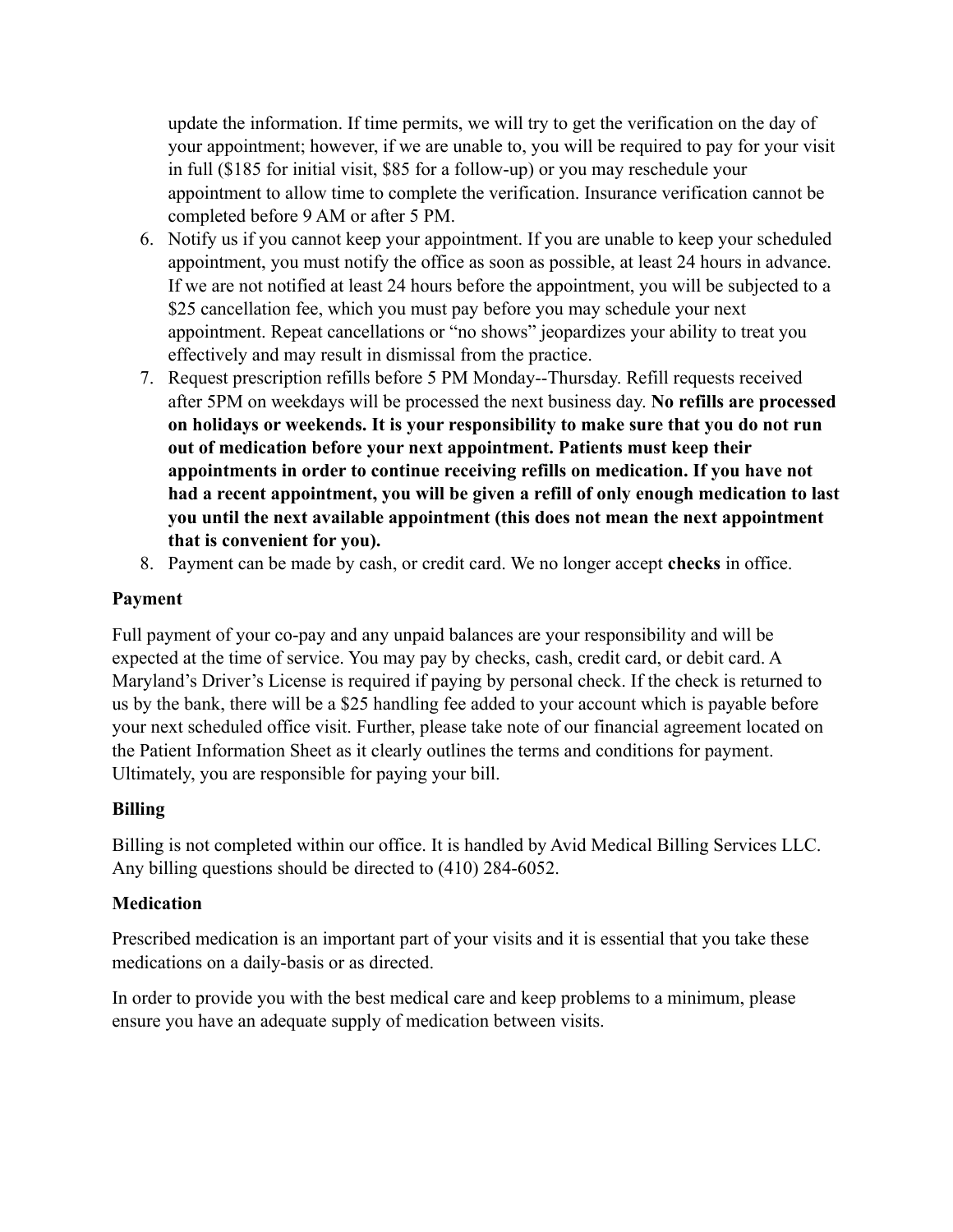Recommendations:

- 1. Check the number of pills you have before each visit so that you know whether you will have enough until the next planned visit.
- 2. Write down the name of your medication(s) and the number of the remaining pills and bring it with you.
- 3. The provider will then prescribe the number of pills required to carry you through the next visit.
- 4. If an appointment is missed, you may obtain a prescription to cover medical requirement only until the next scheduled appointment, (this does not mean the next appointment that is convenient for you), by doing the following:
	- a. Reschedule your appointment.
	- b. Leave a message for our staff with the name of the medicine(s), dosage, and directions taken per day so that the refill can be written, phoned in, or sent electronically to your pharmacy.
	- c. If time permits, the provider will write the necessary prescription(s) on the same day to carry you to the next appointment.
	- d. Pick up the prescription(s) the next working day no later than 4:30 PM unless we are able to telephone your pharmacy.

# **Practitioner Coverage**

Our office offers quality psychiatric care provided by licensed board certified Psychiatric Nurse Practitioners. A Psychiatric Nurse Practitioner is an independent health care provider with training and expertise in mental health. Psychiatric Nurse Practitioners in the state of Maryland are licensed by the Board of Nursing as Certified Registered Nurse Practitioners – C.R.N.P. They hold a Master Degree in Nursing and National Board Certification. In the state of Maryland, a Nurse Practitioner may practice independently and in collaboration with physicians in conducting psychiatric evaluations, establishing psychiatric diagnoses, prescribing and managing psychotropic medications, and ordering and interpreting laboratory tests. Nurse Practitioners also educate and counsel individuals, families, and groups.

**Ilya Rozenberg, PhD, C.R.N.P.** is a licensed Adult Psychiatric Nurse Practitioner. He holds a Master of Science degree in Nursing from the University of Maryland and is board certified by the American Nurses Credentialing Center as an Adult Nurse Practitioner and Clinical Specialist in Adult Specialist in Adult Psychiatric and Substance Abuse. He has provided care to patients and their families across the continuum, including both inpatient and outpatient settings.

**Kristin Bussell, PhD, C.R.N.P** is a licensed Family Psychiatric Nurse Practitioner. She holds a Master of Science degree from the University of Maryland. She is board certified by the American Nurses Credentialing Center as a Family Psychiatric Nurse Practitioner and Clinical Specialist in both Child/Adolescent and Adult Psychiatry. She has 20+ years in the field of child/adolescent psychiatry and has worked in a variety of settings and levels of care across the pediatric mental health continuum. She takes a family centered, developmental approach to care for children and their families.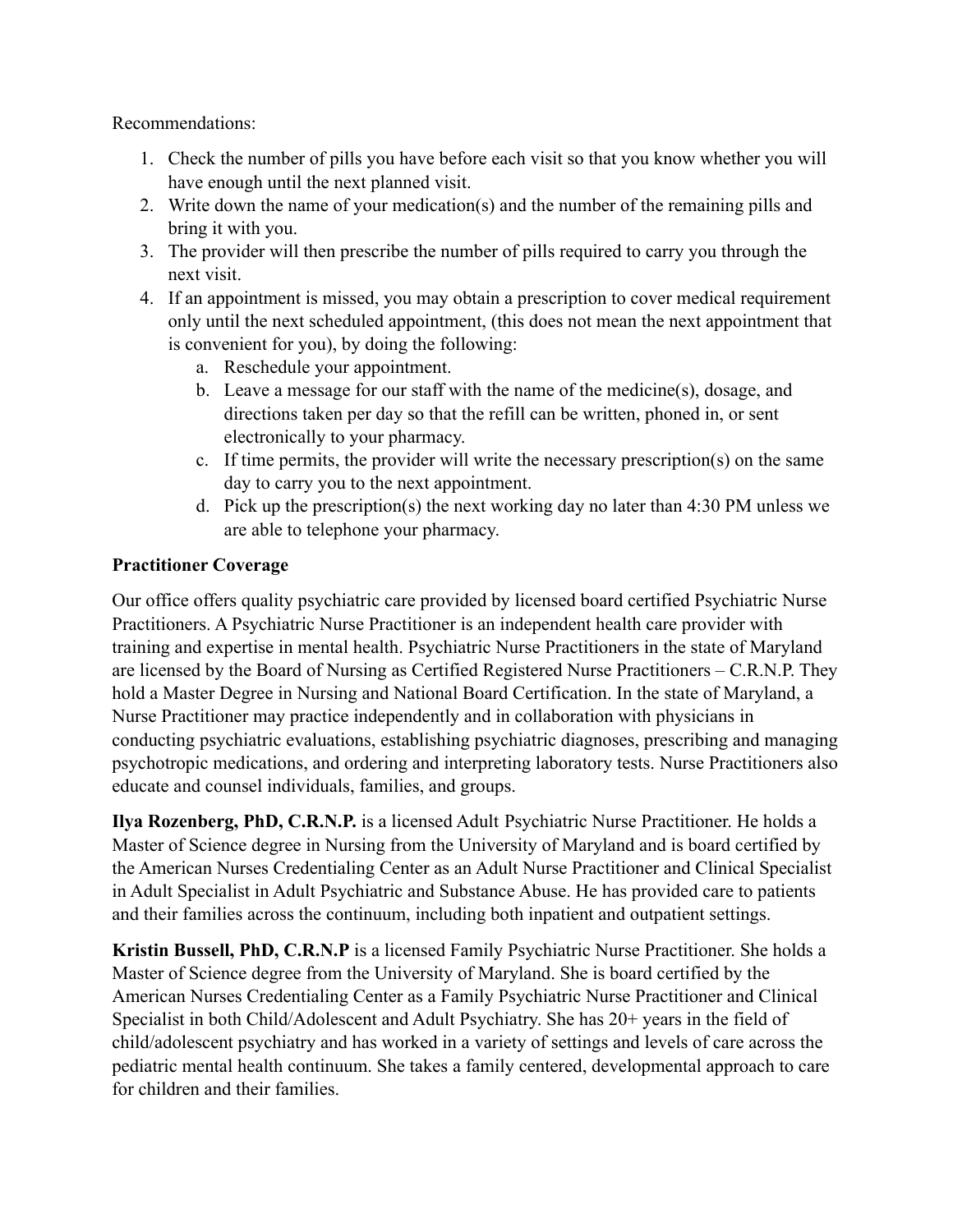**Maryann Colborn, M.S LCPC,** is a Licensed Professional Counselor with a Bachelor of Science in Sociology with a minor in Psychology and a Master's Degree from the University of Loyola. She has over 19+ years working with diverse populations to include but not limited to disabled individuals, elderly, wounded warriors, military spouses, immigrants, asylees, refugees and urban youth. Maryann's work experience includes positions in both the public and non profits sectors. She has previously owned an assisted living, organized conferences, conducted training, and has provided leadership to a diverse youth population. Maryann's philosophy is "Learn from yesterday, Live for Today, Hope for Tomorrow."-Albert Einstein.

# Holistic Approach Mental Health Receipt of Policies

I, hereby acknowledge that I have received a copy of the practice policies and agree to abide by them.

 $\_$  , and the contribution of the contribution of  $\_$  . The contribution of the contribution of  $\mathcal{L}_\mathcal{A}$ 

*Print Patient Name Patient Signature Date*

*Print Parent/ Guardian Name Parent/Guardian Signature Date*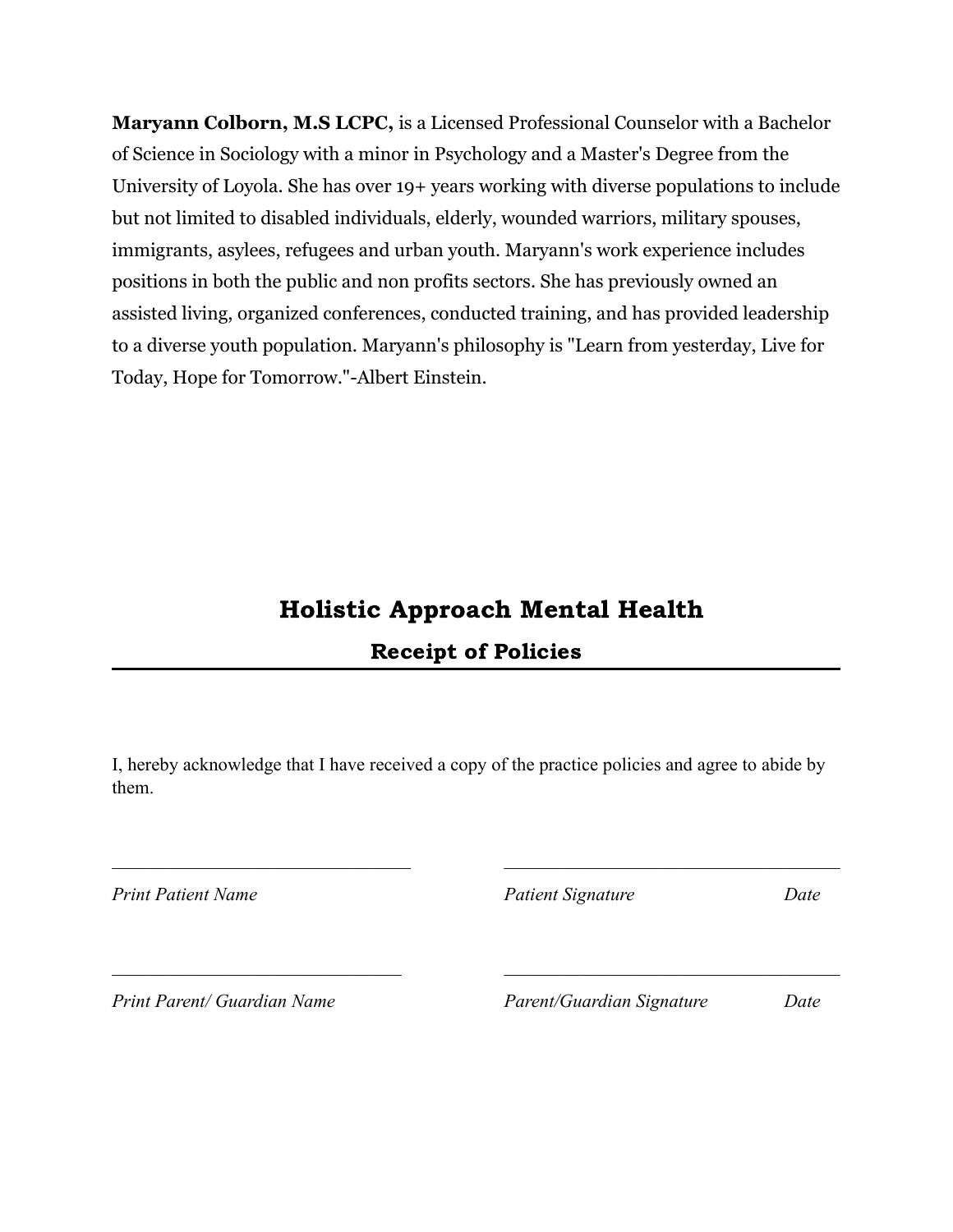# Holistic Approach Mental Health LLC

# Patient Consent Form

Please read and sign the following statements.

## **1) Consent for treatment**

I, \_\_\_\_\_\_\_\_\_\_\_\_\_\_\_\_\_\_\_\_\_\_\_\_\_\_\_\_\_\_(please print name) am voluntarily seeking medical treatment from Holistic Approach Mental Health LLC, a facility dedicated to improving the overall mental health of patients. I am giving permission to the medical and mental health staff to examine me, make diagnoses, and provide treatment in accordance with the information, explanations, and recommendations they provide me.

# **2) Consent to Bill**

- If I do not have medical insurance, I understand that I am responsible for all charges incurred and that I plan to pay for medical treatment at the time of the visit.
- If my insurance is accepted, I authorize payment of benefits to Holistic Approach Mental Health or will reimburse Holistic Approach Mental Health if I am paid directly by my carrier.
- I hereby authorize that Holistic Approach Mental Health may furnish information concerning my illness and treatment to my insurance carrier(s) if necessary.
- I am advised that any tests (blood work and other specimens) sent to an outside laboratory will result in additional charges that will be billed to my insurance carrier and/or will be billed directly to me by the laboratory.
- I understand that my insurance may not cover all charges deemed medically necessary.
- I also understand that I am responsible for any part of the charges that are not covered by my insurance and I will be billed directly for those services.

# **Parent's authorization**

I authorize Holistic Approach Mental Health LLC to apply for benefits on my behalf for services rendered by Holistic Approach Mental Health LLC. I request payment from my insurance company be made directly to Holistic Mental Health LLC. I certify that the information I have reported regarding my insurance coverage is correct and further authorize the release of any necessary information, including medical information for this or any related claims. I permit a copy of this authorization to be used in place of the original. This authorization may be revoked by us at any time in writing. I understand that nothing herein relieves me of the primary responsibility and obligation to pay for medical service provided, when a statement is rendered.

Patient Signature

\_\_\_\_\_\_\_\_\_\_\_\_\_\_\_\_\_\_\_\_\_\_\_\_\_\_\_\_\_\_\_\_\_\_\_\_\_\_ \_\_\_\_\_/\_\_\_\_\_/\_\_\_\_\_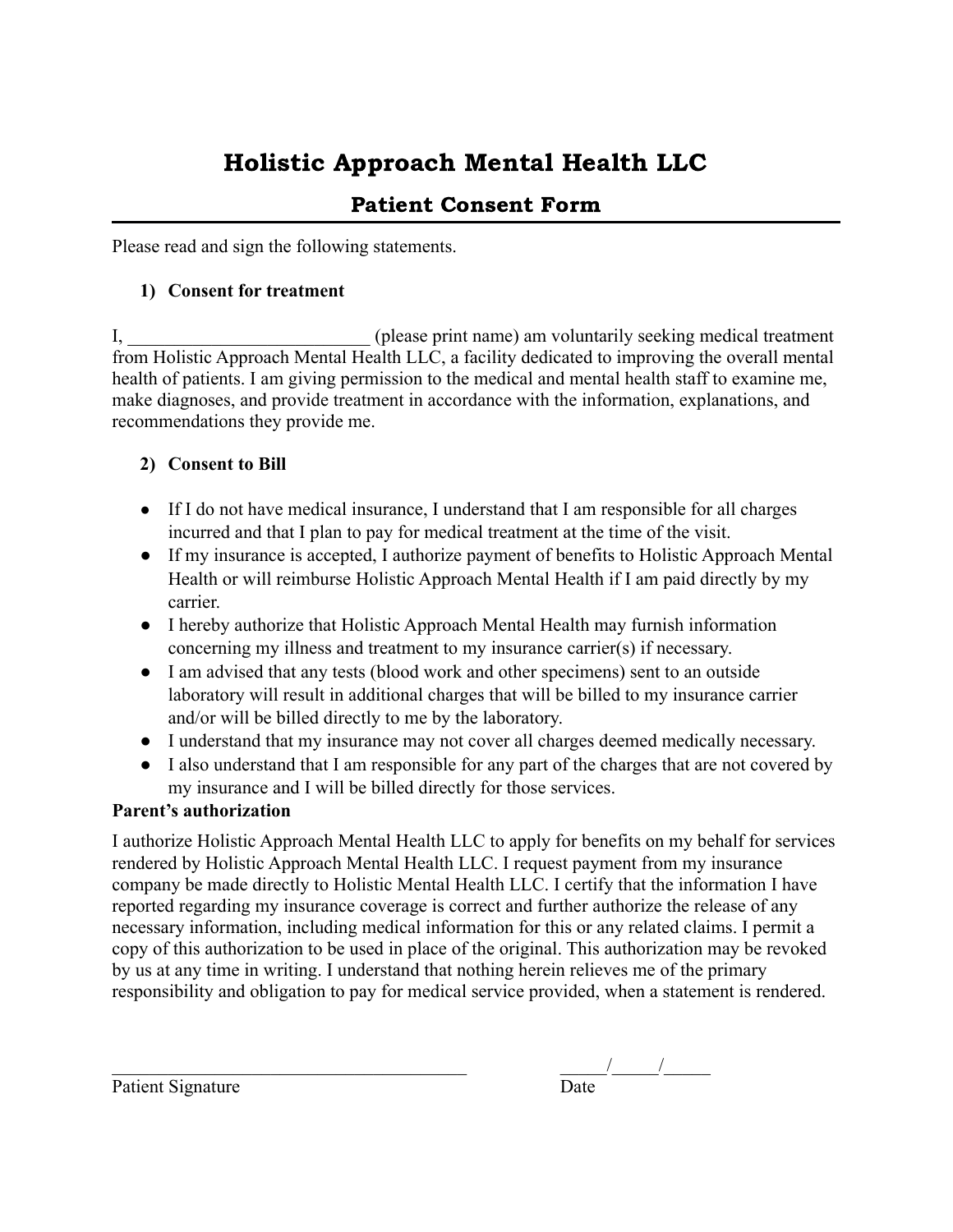# Holistic Approach Mental Health Record Release Form

By signing this form, I authorize you to release confidential health information about the patient, by releasing a copy of their medical records, or a summary, or narrative of their protected health information to the physician/person/faculty/entity listed below. This authorization request is voluntary. Treatment, enrollment, or eligibility for benefits may not be conditioned on signing this authorization except in the following cases: (1) to conduct research-related treatment, (2) to obtain information in connection with eligibility or enrollment in a health plan, (3) to determine an entity's obligation to pay a claim, or (4) solely to create health information to provide to a third party.

| Patient name: | Date of Birth: |  |
|---------------|----------------|--|
|               |                |  |

I, \_\_\_\_\_\_\_\_\_\_\_\_\_\_\_\_\_\_\_\_\_\_\_\_, hereby authorize the doctor and staff of Holistic Approach Mental Health to release records or receive records concerning my mental health and wellbeing. I understand that the specific type of information disclosed may include a detailed report of examinations, treatments, and other records that pertain to my mental health. Unless otherwise noted, this authorization will expire in 12 months.

#### **The information you may release subject to this release form is as follows:**

| $\Box$ Complete Records               | $\Box$ Lab Reports        |
|---------------------------------------|---------------------------|
| $\Box$ Care Plan/Discharge Summary    | $\Box$ Treatment Records  |
| $\Box$ Pathology Reports              | $\Box$ Medication Records |
| $\Box$ History & Physical             | $\Box$ Progress Notes     |
| Limitations upon disclosure (if any): |                           |

## **The information you may release subject to this signed release form may be sent to:**

- Hospital: https://www.fax.com/individual/individual/individual/individual/individual/individual/individual/individual/individual/individual/individual/individual/individual/individual/individual/individual/individual/ind
- Primary Care Physician: phone: fax: • Psychiatric Doctor or Therapist:\_\_\_\_\_\_\_\_\_\_\_\_ phone:\_\_\_\_\_\_\_\_\_\_\_\_\_fax:\_\_\_\_\_\_\_\_\_

Are we allowed to contact your spouse if necessary? Yes No

*Fill out the following contact information: Family Member/ Spouse* Name: \_\_\_\_\_\_\_\_\_\_\_\_\_\_\_\_\_\_\_\_\_\_\_\_\_\_\_\_\_\_\_\_ Relationship: \_\_\_\_\_\_\_\_\_\_\_\_\_\_\_\_\_\_\_\_\_\_\_\_\_\_\_\_ Phone Number:

Patient (or representative) Signature: \_\_\_\_\_\_\_\_\_\_\_\_\_\_\_\_\_\_ Date: \_\_\_\_\_\_\_\_\_\_\_\_\_\_\_\_